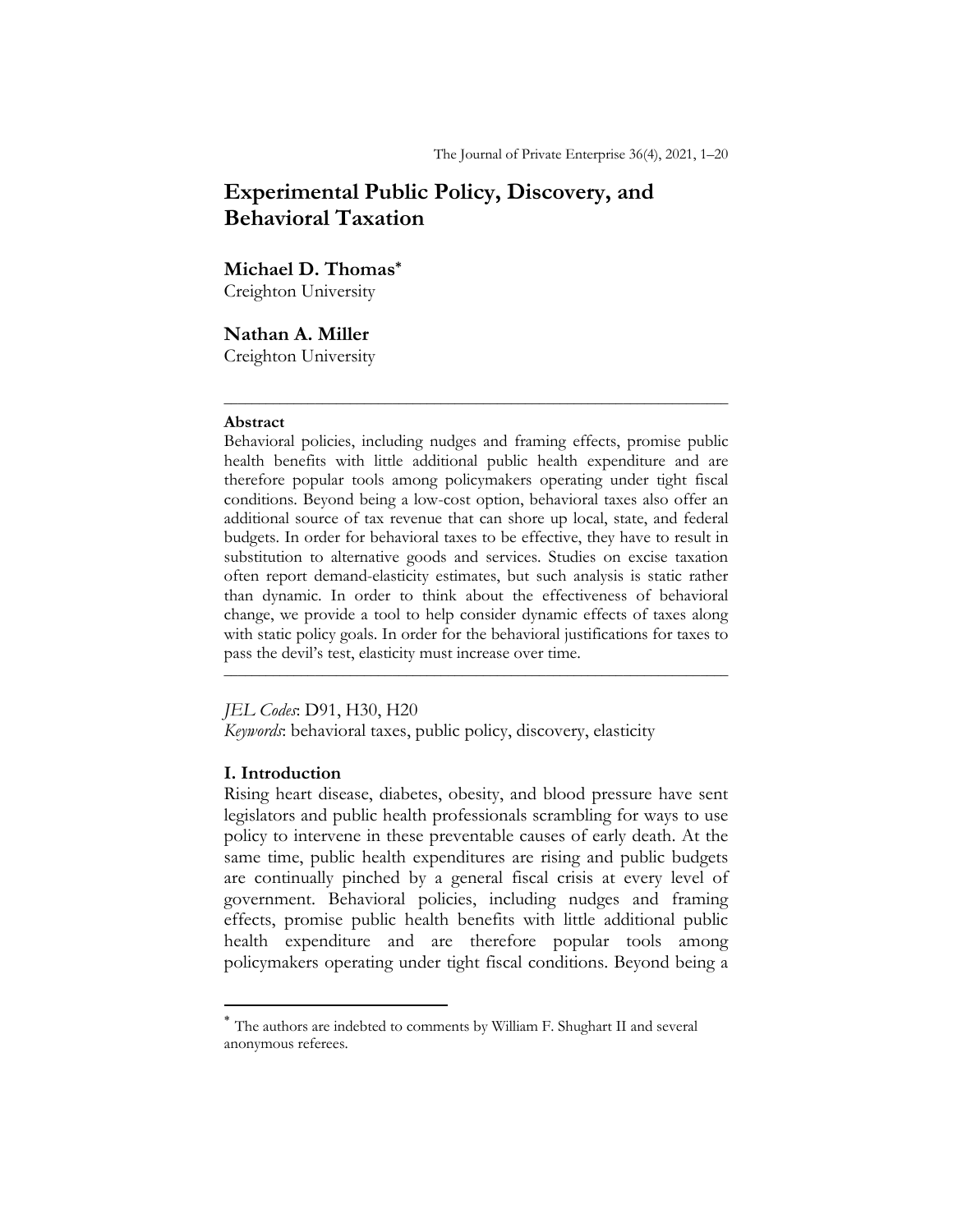low-cost option, behavioral taxes also offer an additional source of tax revenue that can shore up local, state, and federal budgets. In fact, because some excise taxes do not result in long-term substitution away from the good being taxed—for example, alcohol—they become reliable sources of revenue for government. As a result, goods without close substitutes have become attractive targets for behavioral taxation. Unfortunately, this revenue motive interacts negatively with the original public health motivations and creates an internal contradiction: the primary motive of behavioral policy is to change behavior and reduce consumption, while the motive of taxrevenue maximization is to tax goods consumed at rates that change little over time.

Because they can produce desirable health outcomes or increased tax revenue, these behavioral taxes, or taxes on disfavored goods, are growing in popularity, driven by a perfect storm of interest groups comprising politicians, business, voters, and lobbying groups (Hoffer et al. 2014). Thiele and Roosen (2008) and Holcombe (2002) note the political dynamics of how demerit goods<sup>1</sup> become targets of selective excise taxation.

Beyond the concerns with the revenue motive, behavioral public policy introduces several other problems: Whitman and Rizzo (2020) as well as Schubert (2017) raise conceptual concerns about rising paternalism as a result of the new behavioral justifications for policy. One specific concern here is *cognitive capture*, or systematic bias of expert opinions in policymaking (M. Thomas 2019). As a category of elite bias, a shift in some measure of political preferences may result in regressive effects of policy, where those in the lowest income quintiles bear a disproportionately large burden of new policies influenced by behavioral psychology (D. Thomas 2019; Allcott, Lockwood, and Taubinsky 2019). Those with limited political voice are underrepresented when decisions are made through political processes and, as a result, bear a larger-than-proportional cost of the policy. Nevertheless, because of their political popularity, behavioral taxes are a permeant feature of the policy toolkit. Given public choice concerns about the potential misuse of such taxes as a form of revenue seeking, our attention should therefore turn to ensuring behavioral motivations are linked to their intended results.

<sup>1</sup> Merit goods are defined by Head (1966, p. 3) following Musgrave as "those of which, due to imperfect knowledge, individuals would choose to consume too little." Demerit goods have the opposite characteristic: they are consumed in excess of what would be appropriate from the policymaker's perspective.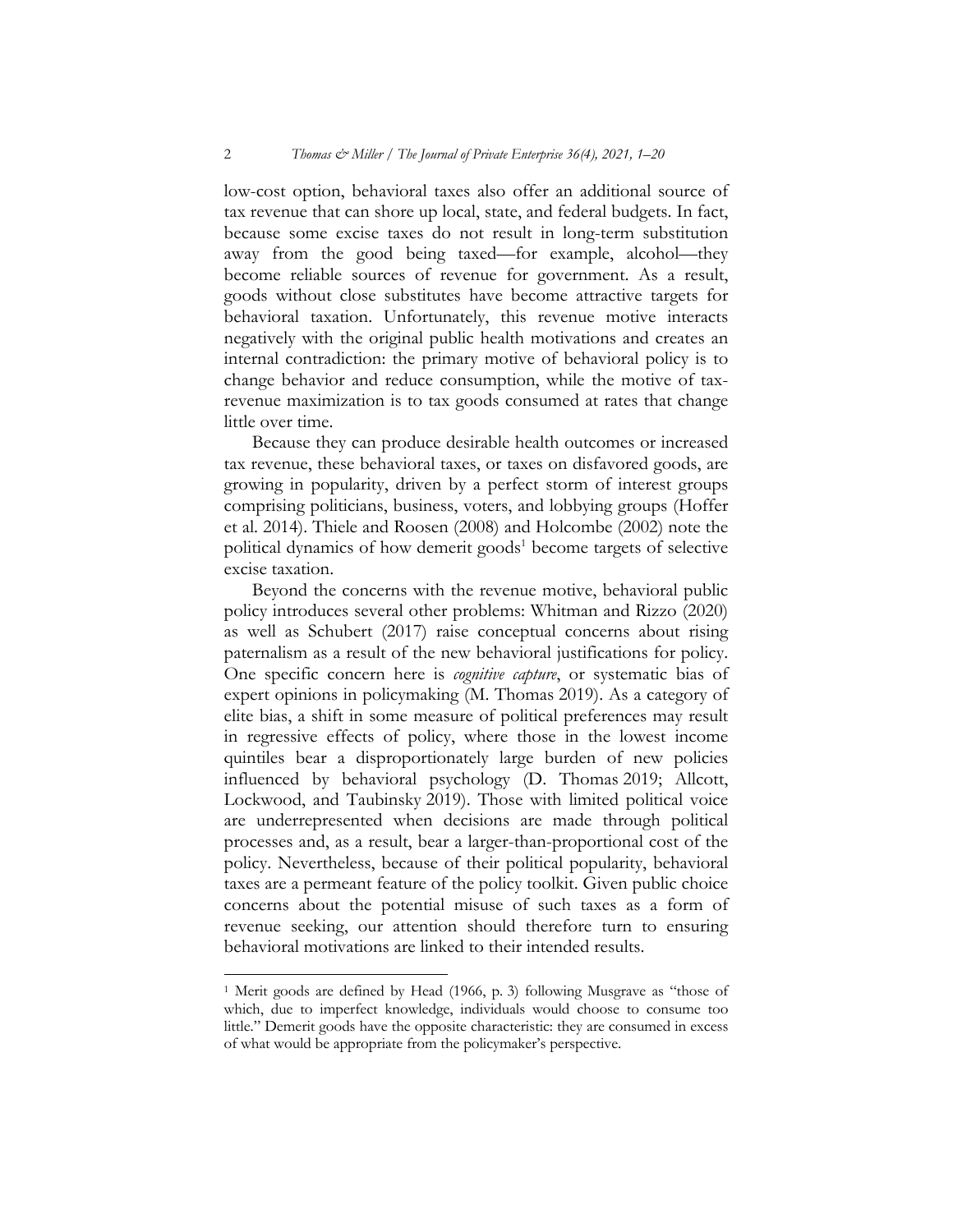Our paper highlights an underrepresented area of the discussion: in order for behavioral taxes to be effective, they have to result in substitution to alternative goods and services. Studies on excise taxation often report demand-elasticity estimates, but such analysis is static rather than dynamic. In order to think about the effectiveness of behavioral change, we provide a tool to consider public policy goals and the dynamic effects of taxes. In order for the behavioral justifications for taxes to pass the devil's test, elasticity must increase over time. We discuss these dynamics in section 2. In section 3, a model is presented to categorize effective behavioral policy and to distinguish it from more traditional rent seeking developed under the cover of behavioral justifications. For a behavioral tax to be effective, long-run elasticity increases as more substitutes are discovered. This preference change is induced through entrepreneurial discovery of consumption alternatives, and is not simply a shift in demand. Section 4 discusses several additional policy options besides taxes that will result in change in the targeted behavior—for example, supply chain changes, habit formation, and information campaigns.

## **II. Behavioral Taxes: Definition and Critique**

Public health motivations for behavioral taxes are here to stay, but behavioral policy is still in its infancy. Maxwell, Lau, and Howard (2015) argue, in *American Psychologist*, a top psychology journal, that to call the failure to replicate a set of basic results in behavioral psychology a "replication crisis" is a bit of a misnomer because failure to replicate key findings in laboratory work should have been expected so early in the development of the science (Shrout and Rodgers 2018; Resnick and Belluz 2018). But the failure to replicate basic results should call into question some of the enthusiasm for these ideas when they are used directly in public policy. This section defines a behavioral tax and distinguishes it from other kinds of taxes. We also detail likely policy failures, viewed through the lens of the behavioral motivation to implement public policy.

## *A. Behavioral Taxes Defined*

Behavioral taxes are a particular application of excise taxes to influence behavior of consumers. Taxes sit on a spectrum of policy influence ranging from prohibition, to taxation, to regulation, and then to nudging (Hoffer et al. 2014, p. 50). Not all taxes are intended to modify behavior, of course. When the income tax increases, supply of labor will only change a little, which means it is inelastic. Gruber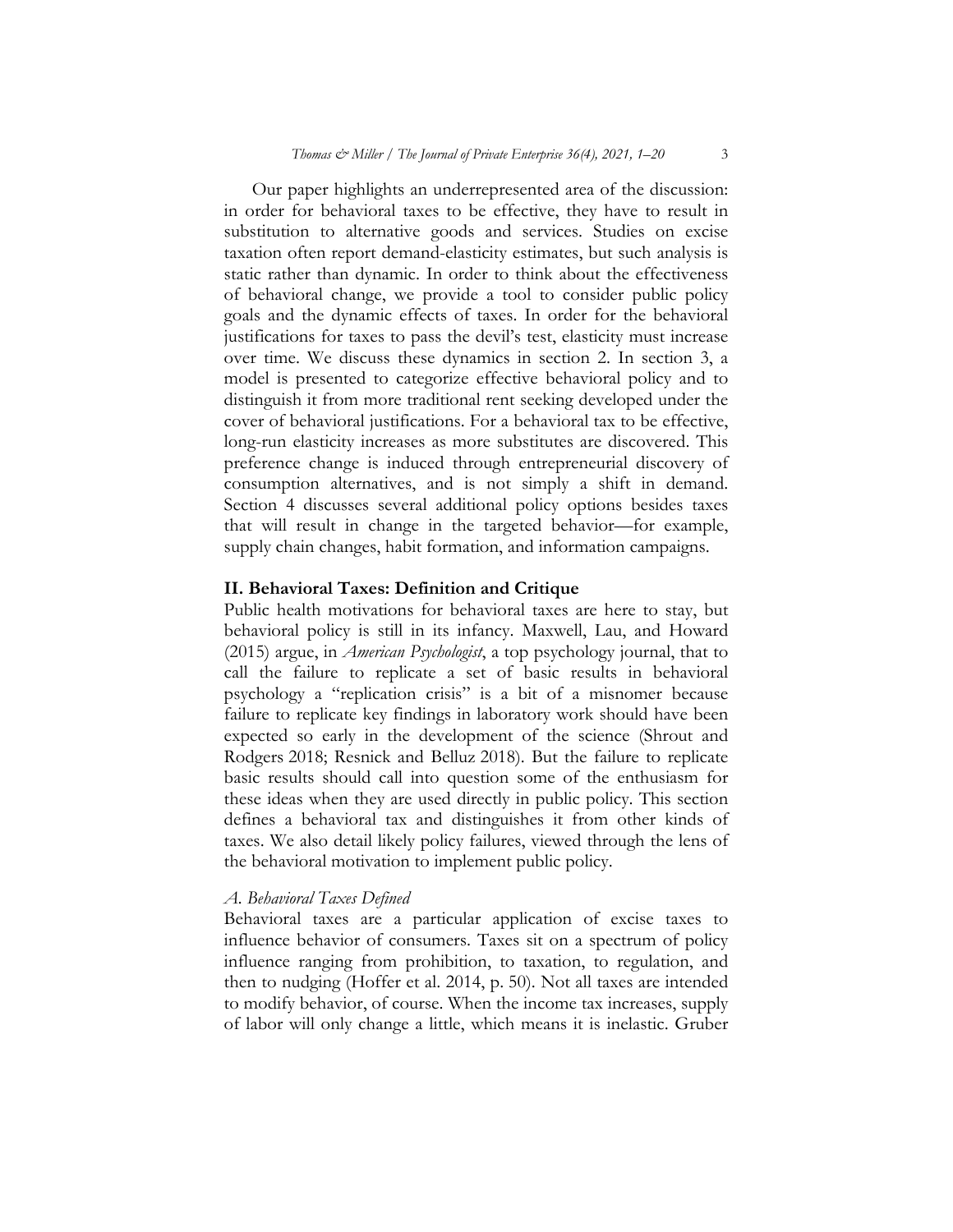and Saez (2002) estimate overall income elasticity at 0.4 while income elasticity among income earners over \$100,000 is 0.57. Taxpayers who itemize have greater elasticity. In fact, for income taxes, a behavioral change in the willingness to work of those who are taxpayers would be undesirable policy. Alcohol and cigarette taxes, because of their large role in raising revenue, are not linked primarily to behavioral arguments for taxation despite being labeled sin taxes.<sup>2</sup> The motivation for taxes centered on behavioral psychology is an attempt to use taxes among a larger set of policy tools to reduce consumption.3 The extent to which behavior is unresponsive to taxation and therefore acts as a selective tax on certain politically underrepresented consumers is explored in D. Thomas (2019).

The history of cigarette policy demonstrates the complexity of behavior change through public policy, even before behavioral psychology became influential for policymakers.4 There is a conflict between prioritizing public health and prioritizing public revenue. For example, taxes on smoking might actually be higher than the associated costs of smoking warrant.5 Taxes on cigarettes increased substantially over the last three decades in Western countries, largely justified by the associated health care costs. Reduction in smoking prevalence over time has been lauded as a major public health victory. Yet, before we assign credit for this behavior change to cigarette taxes alone, we must consider the many other factors that played a role in the change. Increasing taxes, public health information campaigns, and changes in underlying commitments to health and safety all help to account for a rapid decline in smoking after decades of coordinated policy responses including the 1964 surgeon general's report linking smoking to cancer as well as other public information campaigns and changes to public and private smoking policies. It is important to look at how all these

<sup>2</sup> Yeomans (2019) argues that excise taxes amounted to as much as 40 percent of total government revenue in the nineteenth century, and in more recent years 2 percent of government revenue still comes from an excise tax on alcohol alone.

<sup>&</sup>lt;sup>3</sup> This paper focuses on public health outcomes, but other policy applications—for example, regulating financial markets—are discussed in the broader behavioraleconomics literature.

<sup>4</sup> Strassheim (2020) details the rise of behavioral public policy in detail.

<sup>5</sup> Lowering taxes on cigarettes might cause more smoking and therefore reduce aggregate health care costs when smokers die earlier. This positive influence on budgets is not a sufficient reason to lower taxes on cigarettes, because policy reflects broader goals than simple utilitarian calculus (Bagchi and Feigenbaum 2014).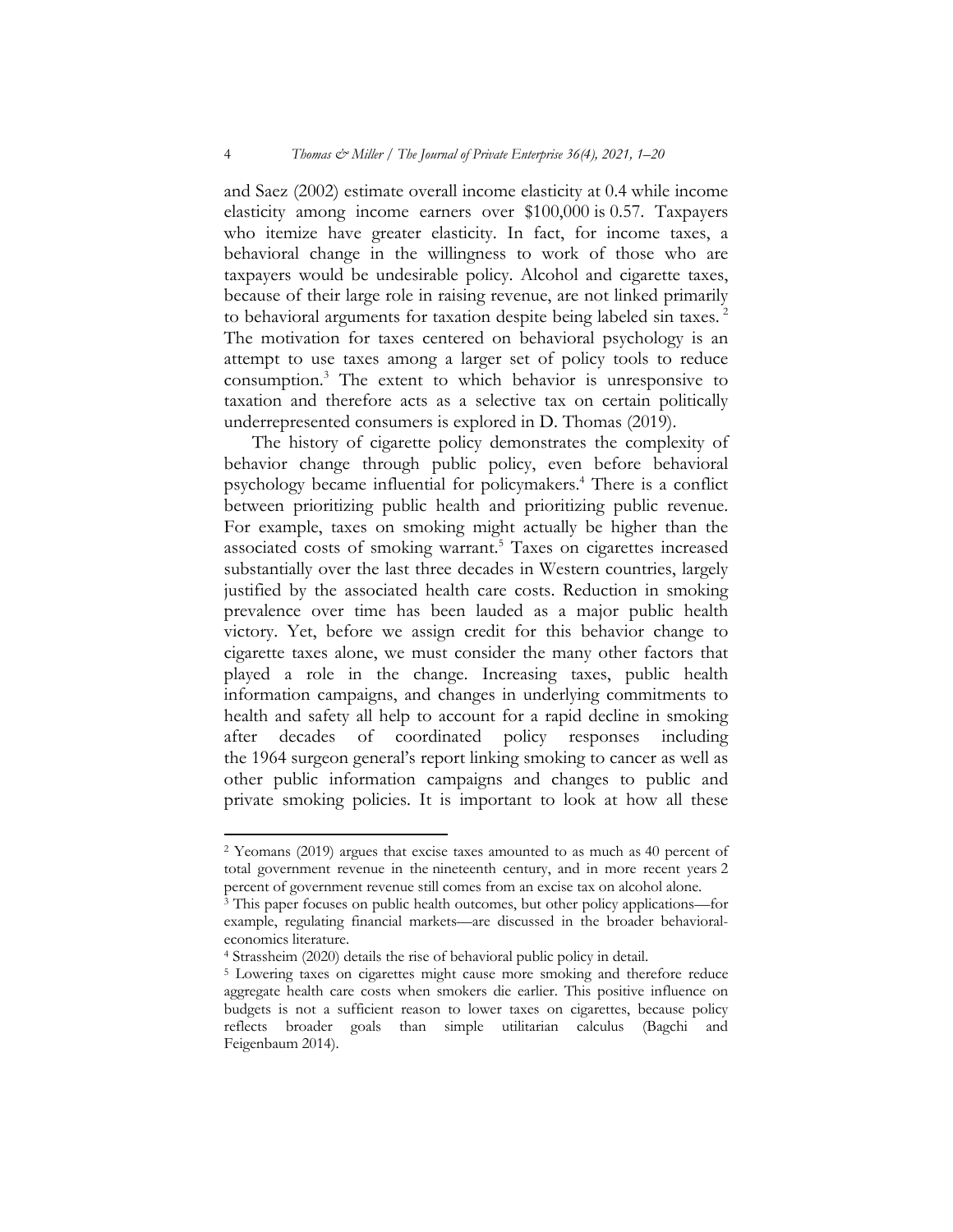factors move together because without taking a broader perspective, taxes on cigarettes might get more credit for the behavior change than is warranted.

Policy makers seem to place priority on the revenue motivation. The historic reduction in smoking should be counted as a major public health victory, but policymakers began to place taxes on electronic cigarettes to prevent the erosion of the tax base. While these substitutes are still unsafe, they offer a healthier alternative than cigarette smoking. Taxes on the substitute product helped shift some demand back to the traditional and far more unhealthy vice (Saffer et al. 2020; Pesko, Courtemanche, and Maclean 2017). Chiou and Muehlegger (2014) also point out that taxing all cigarettes at the same rate results in a preference for lower-quality and less healthy varieties of cigarettes, something a nuanced public health policy would need to address. If the motivation of the policy is clearly to generate revenue, the role that public health plays in justifying new taxes should be limited.

As behavioral public policy has become more popular, its tendency to target goods consumed by low-income earners has resulted in regressive effects (Allcott, Lockwood, and Taubinsky 2019; D. Thomas 2019). Consumers with few good alternatives to the taxed good will continue to buy it. Goods with inelastic demand are stable sources of revenue. This is the implicit trade-off policymakers face with regard to behavioral taxation. Behavioral policy goals only advance when behavior changes, but behavior changes erode the tax base. The empirical puzzle of whether the revenue motive or public health motive dominates is therefore central to all evaluations of behavioral policy.

The focus on taxing inelastic demand is a result of the Ramsey approach that prioritizes the taxation of goods with inelastic demand in order to minimize the distortion of economic behavior. According to Holcombe (2002), this Ramsey approach creates incentives to rent seek, or conform policy to interest group preferences. What is taxed (or left untaxed) reflects the interests of those with political voice. The burden of the tax falls on those with weak economic or political voices. The observation that policy in general tends to reflect the preferences of middle-income groups is known as "Director's Law" (Stigler 1970). Unlike income taxes, which fall on a broad tax base, taxing disfavored consumption items has the potential to create transfers from marginalized groups toward those who are the primary beneficiaries of government spending, the middle-income earners.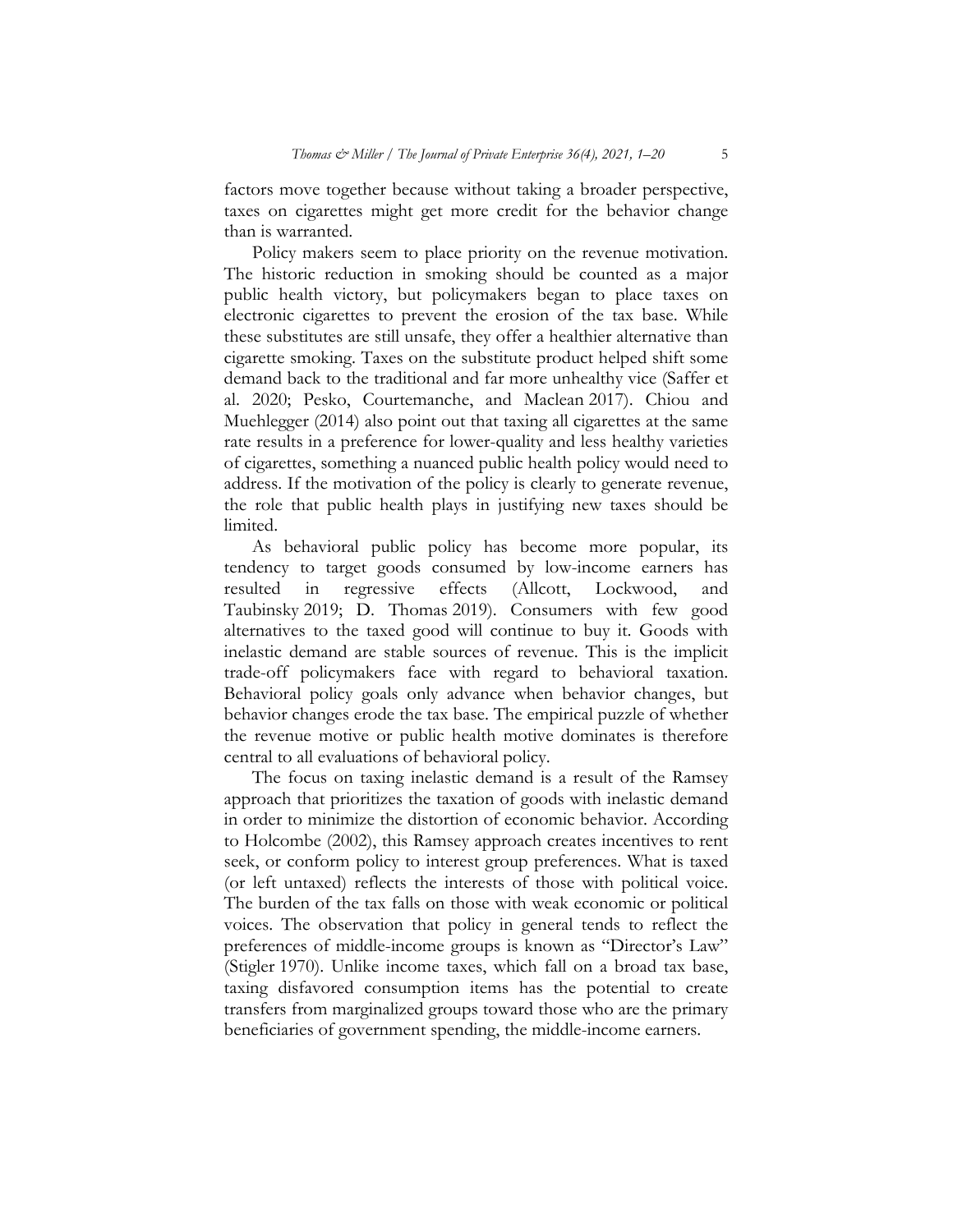#### *B. Substitution: The Most Important Factor for Behavioral Change*

It is important to any evaluation of excise taxation to know both the short-run effects of price changes and longer-run effects of price changes. Longer-term changes in demand are not parallel shifts in demand curves, nor are they movements along a nonlinear curve; they are changes in the slope of the demand curve due to the discovery of new substitutes. The induced change in preferences from behavioral taxes should remain distinct in our analysis from exogenous changes in preferences that are typically associated with demand-curve shifts. The *second law of demand* in the neoclassical or Marshallian framework helps to illustrate this distinction. Taxes increase the price to the consumer. The second law of demand claims an empirical regularity that elasticity increases as time passes; this is not to be confused with the effect of movements along a single nonlinear demand curve with extreme changes in price.<sup>6</sup> Demand for the taxed good becomes more elastic as consumers discover alternative strategies, including purchasing other goods or services, to adjust to the higher prices they are facing after the implementation of a tax. Discovery depends, in part, on considering previously unknown alternatives. If gasoline taxes rose considerably, the demand for housing closer to the city center might increase as individuals are required to spend more on gasoline fuel and seek to conserve it by reducing their commute time. It would be inaccurate to simply state that consumers' preference for driving had changed.

For a behavioral tax to work, substitutes have to be discovered for consumers to react to the incentives generated by a higher final price. Consumers operate within particular constraints. The magnitude of the incentive effect is defined by the elasticity of demand. It is generally assumed that substitution increases in the long run. This is not captured by an *ex ante* point estimate of price elasticity of demand. The long-run substitution away from taxed goods would be evidence that the behavioral policy was effective. A consumer chooses potato chips for reasons other than price. In reality, many factors influence substitution and changes in elasticity over time.

Designing policy requires systematic and dynamic considerations that play out over time. Partial-equilibrium solutions, which prioritize one or a few concerns in isolation, are blind to reactions such as

<sup>6</sup> See Mrázová and Neary (2017, p. 3840, fn. 10) for a more recent treatment of this issue.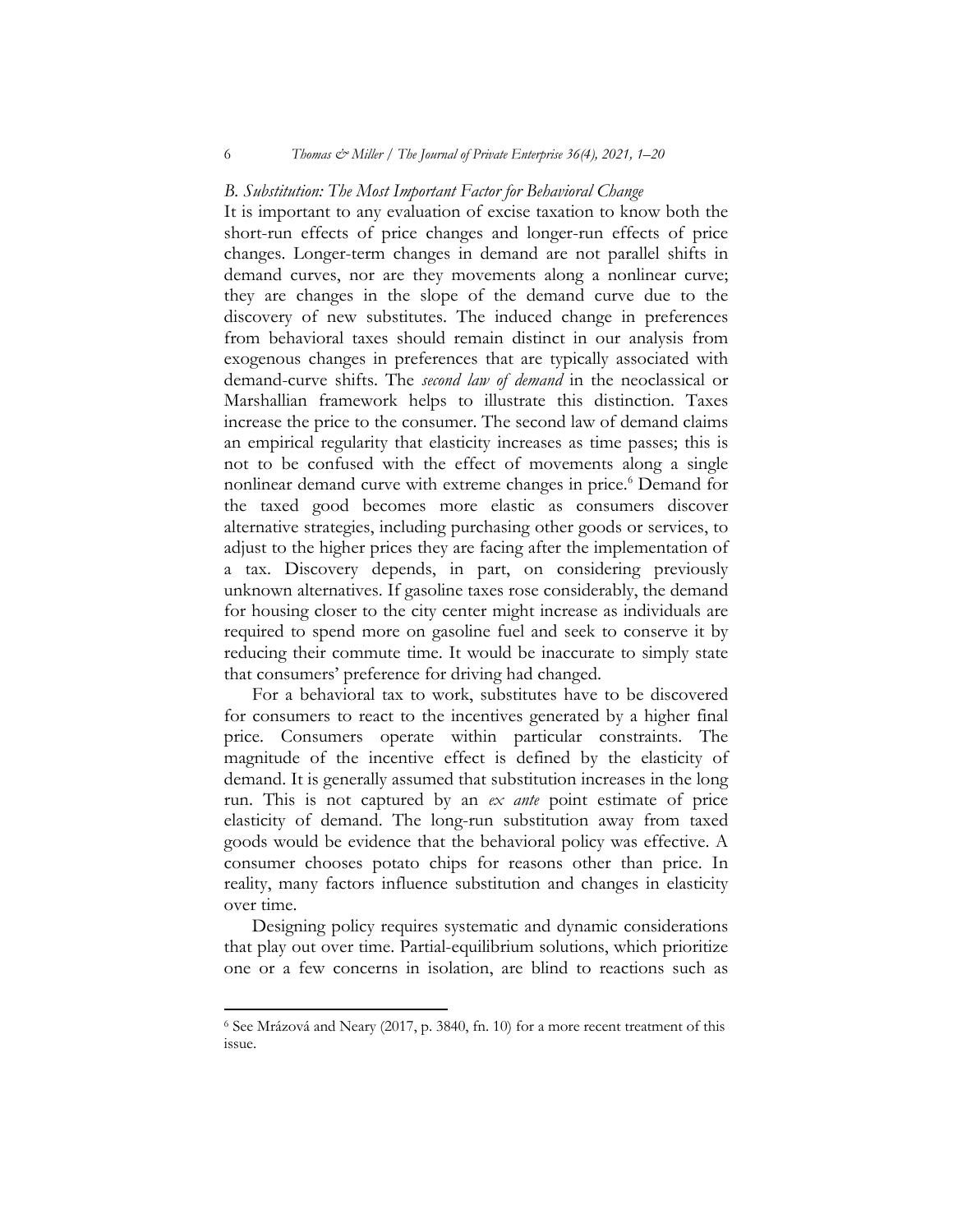substitution or unintended consequences (Lipsey and Lancaster 1956). Behavioral taxes, as a policy, tend to treat incentives in isolation, as partial solutions. Policy viewed in that way has been referred to as fine-tuning. Policy is generated by external observers. As behavioral taxes increase, many static problems solved by one-off interventions can become interrelated. Thus, they require systematic and dynamic analysis. Consumer choice is generated by choosers in a particular nexus of alternatives. For some consumers, particularly those in lower income quintiles, quite a few of the products they consume will be targets for behavioral taxation—for example, retail grocery purchases. As the number of taxed items in a consumption bundle increases, fewer consumer purchases can escape the tax through substitution.

Policy makers should pay special attention to the untaxed options that consumers have available as means to escape taxes if the policy is intended to cause substitution. Whether it does so also hinges on the long-run elasticity of demand, which, in turn, depends on consumers' discovering substitutes. Behavioral policymakers may imagine a surgical procedure, fine-tuning, in applying behavioral taxes to consumer choice. The reality for those consumers whose consumption patterns consist primarily of disfavored goods is that the taxes may appear coarse, not fine. If the result is to increase total tax burden, the policy reduces after-tax incomes rather than changing behavior to the degree intended. In areas in which the emerging evidence for behavioral tax effectiveness is far more complex, policy requires both systematic and simultaneous changes to the environment of choice that allow for substitution. This examination of the requirements for effective behavioral change is explored in section 4.

## **III. Experimental Public Policy, Policy Failure, and a Diagnostic Tool**

As our discussion of the systematic problems with behavioral taxation above suggests, behavioral public policy largely still is in an experimental stage. To design policy that is more likely to deliver on stated objectives, short-run and long-run substitution must both be understood, and this understanding must inform policy. The number and knowledge of available substitutes are the prime determinants of demand elasticity (both short and long runs). In this section, we offer a diagnostic tool that will help distinguish a tax that successfully changes behavior from one that is motivated by revenue seeking. If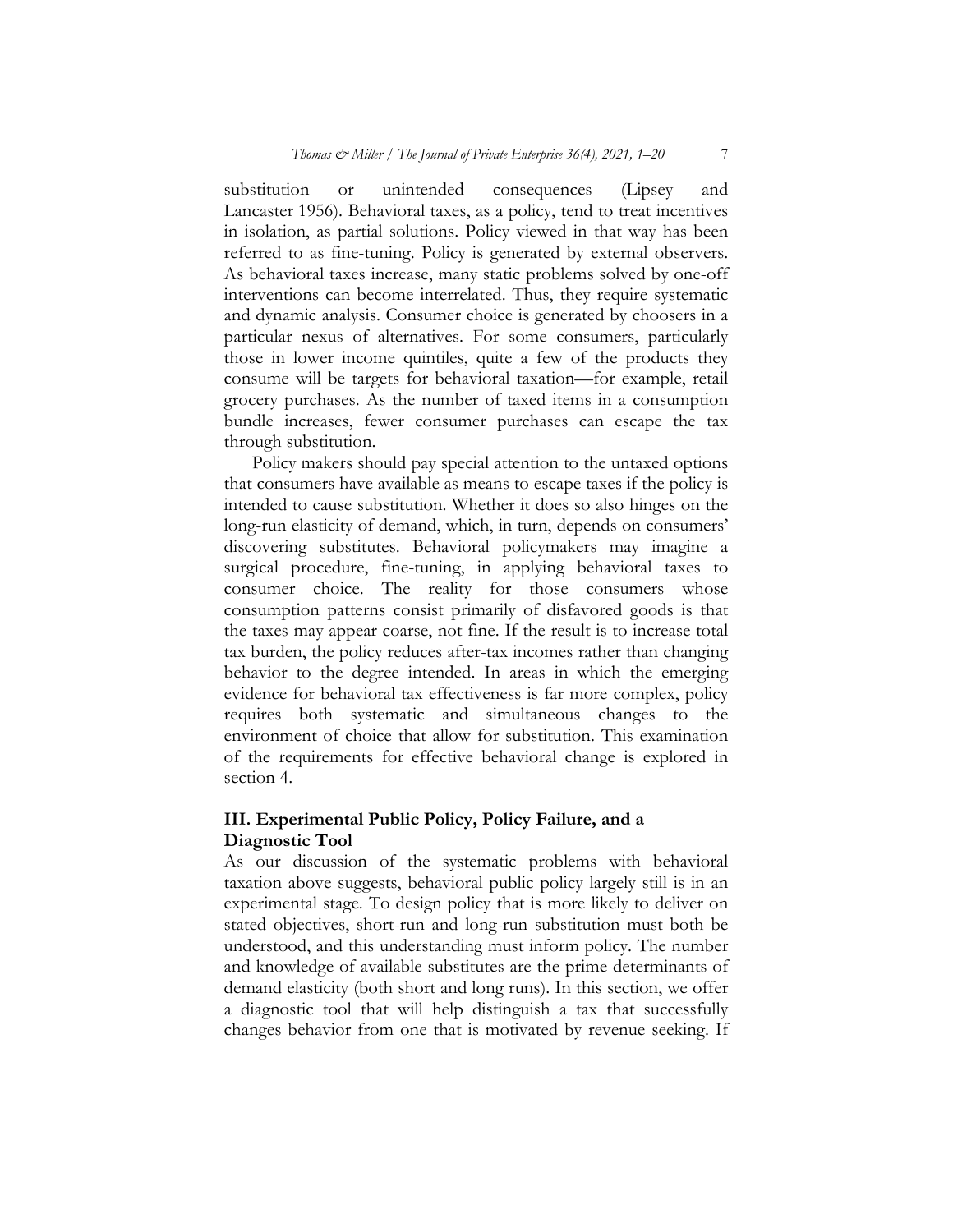behavioral taxes are ineffective, we expect to see changes to the policy bundle to help increase elasticity over time, ultimately increasing substitution. If the failed policy is not ultimately revised to increase elasticity, we call this choice to continue a selective tax political rent seeking.

#### *A. Behavioral-Policy Failure*

The presence of increased revenue suggests that demand is inelastic and that behavior is not changing sufficiently, resulting in a behavioral-policy failure.7 Holding the intended goal of behavior change constant, effectiveness is determined by an increase in longterm elasticity.8 Even if we accept that the tax singles out politically unfavorable activity, effectiveness requires a reduction in that activity; otherwise it is little more than a source of revenue (Hoffer et al. 2014). One measure of policy effectiveness for goods with elastic demand is lower tax revenue generated from the good over time. Consumers who discover untaxed substitutes are no longer in the tax base, which is a sign of effective policy. In the case of resilient inelastic demand, the behavioral justification is ineffective, but the policy might still be good for generating revenue. In the selection of goods to tax and the bundle of policies used to achieve behavioral change, political actors may have revenue as a first if not only priority.

Soda taxes are the highest-profile case for evaluating health-policy effectiveness. Reduction in sugar intake should reduce obesity, a major public health issue. For example, a \$0.01-per-ounce tax translates into a roughly 10 percent increase in the price of a twentyounce drink (at around \$2.00 retail price). A perfectly elastic response would involve a 10 percent tax and a 10 percent change in soda consumption, and some studies report elasticities as high as 12 percent (Teng et al. 2019; Cawley, Frisvold, and Jones 2019, p. 14).<sup>9</sup>

<sup>7</sup> For a careful discussion of policy failure's many facets, including "conflicted failure," see McConnell (2015).

<sup>8</sup> In a classic negative-externality approach, this has to be true because the goal was getting to a new, lower, socially optimal level of consumption. Part of the story was to shift consumption to a social optimum, a point at which social marginal cost and social marginal benefit are equal.

<sup>9</sup> Muhammad et al. (2019) look at elasticities globally in 164 countries, refining by sex, age, and income to determine how elasticities differ between representative groups. The authors show that lower-income countries have slightly more elastic responses to soda taxes, while more wealthy countries have less of a response. The response is largest among younger and older people, with smaller effects on those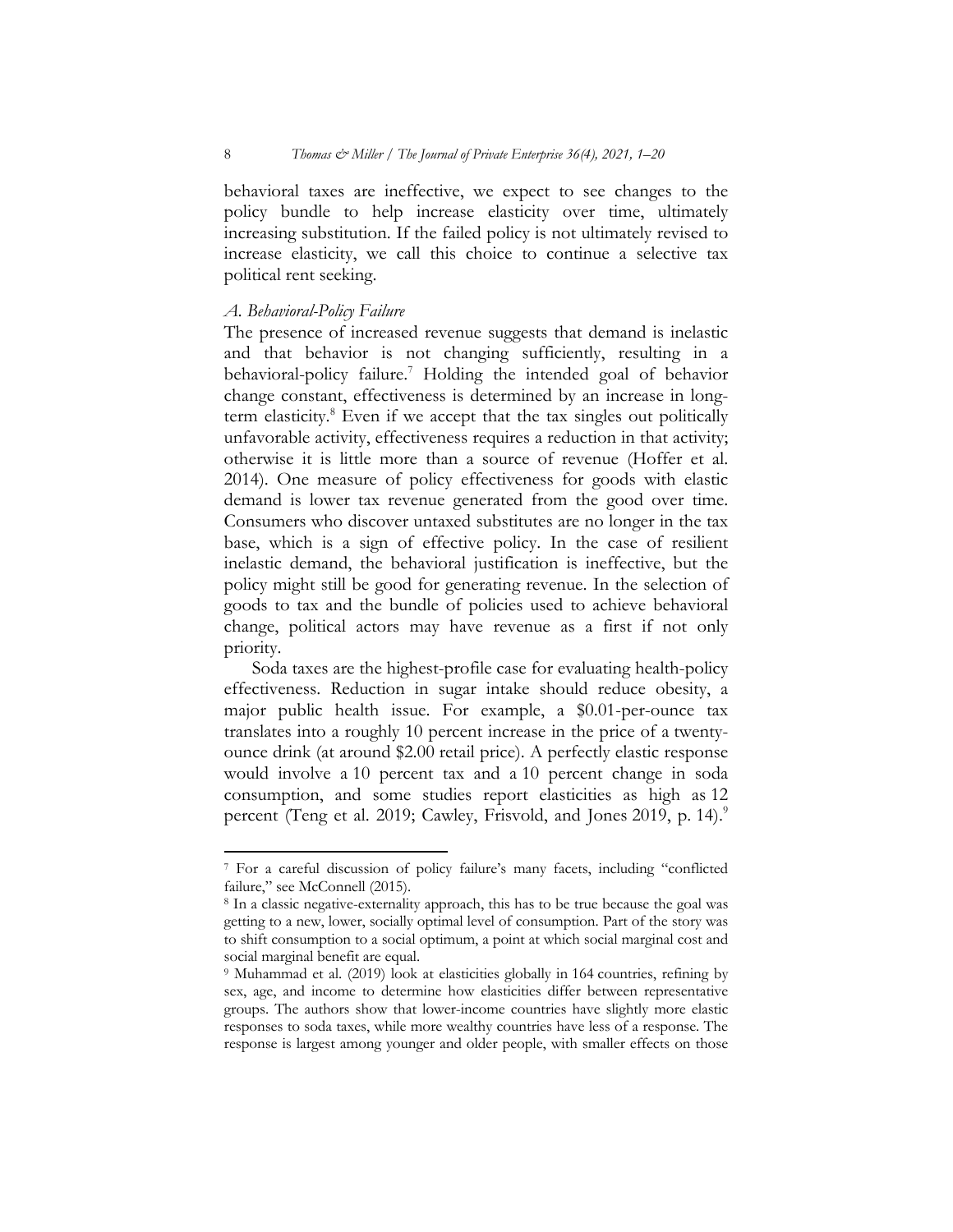The introduction of a behavioral tax when previously there was none creates a new revenue source. When point estimates of elasticity are applied to policy uses, estimates may vary widely from what is observed.10 If consumers were to cut down the level of sugar that is estimated from a 10 percent reduction in consumption, the effect would be equivalent to five fewer calories per day per person, contributing to a reduction in weight of 0.5 pounds over three years, holding other variables constant (Cawley et al. 2019). One of the variables that must be held constant in claiming obesity reduction as a result of such taxes is that consumers who actually cut down on sugar do not substitute intake of other sugar sources in response to reducing soda (Hoffer et al. 2017). Even when taxes are effective in terms of elasticity, they might not generate all of the benefits proponents claim if consumers find alternative high-sugar but low- $\frac{1}{12}$  substitutes.<sup>11</sup>

When behavioral taxes are ineffective—that is, the elasticity in response to the after-tax price change is less than one—we should see an increase in tax revenue without much of a reduction in consumption in response to the tax. In Philadelphia, the excise tax of \$0.015 per ounce on sugar-sweetened beverages (SSBs) started in 2017, and the data from the first year show little overall change in SSB consumption for that city (Zhong et al. 2020). In extreme cases, such as the 2014 Berkeley SSB tax of \$0.01 per ounce, the targeting of specific goods actually generated an increase in consumption of the taxed good (Palma and Zhang 2021; Debnam 2017). This evidence suggests that if the purpose of the tax was to change behavior, the presence of inelastic demand is evidence of an ineffective policy.

The problem with substitution does not only apply to SSBs. Other consumer products that are linked to heart disease, diabetes, high blood pressure, and obesity also have substitutes. A policy meant to reduce saturated fats, for example, only works to combat health issues if what is used in its place is both better in terms of

in middle age. Nakamura et al. (2018) look at Chile's SSB tax in urban areas and show that after one year, in the aggregate, there were few gains and there was a less elastic response among lower-income groups.

<sup>10</sup> See Blakely et al. (2019) for some technical issues surrounding the application of sample price elasticity outside of the context of the original estimates.

<sup>11</sup> Chiou and Muehlegger (2014) explain how cigarette taxes lead to substitution of lower-priced, less healthy cigarettes and as a result produce poorer health outcomes.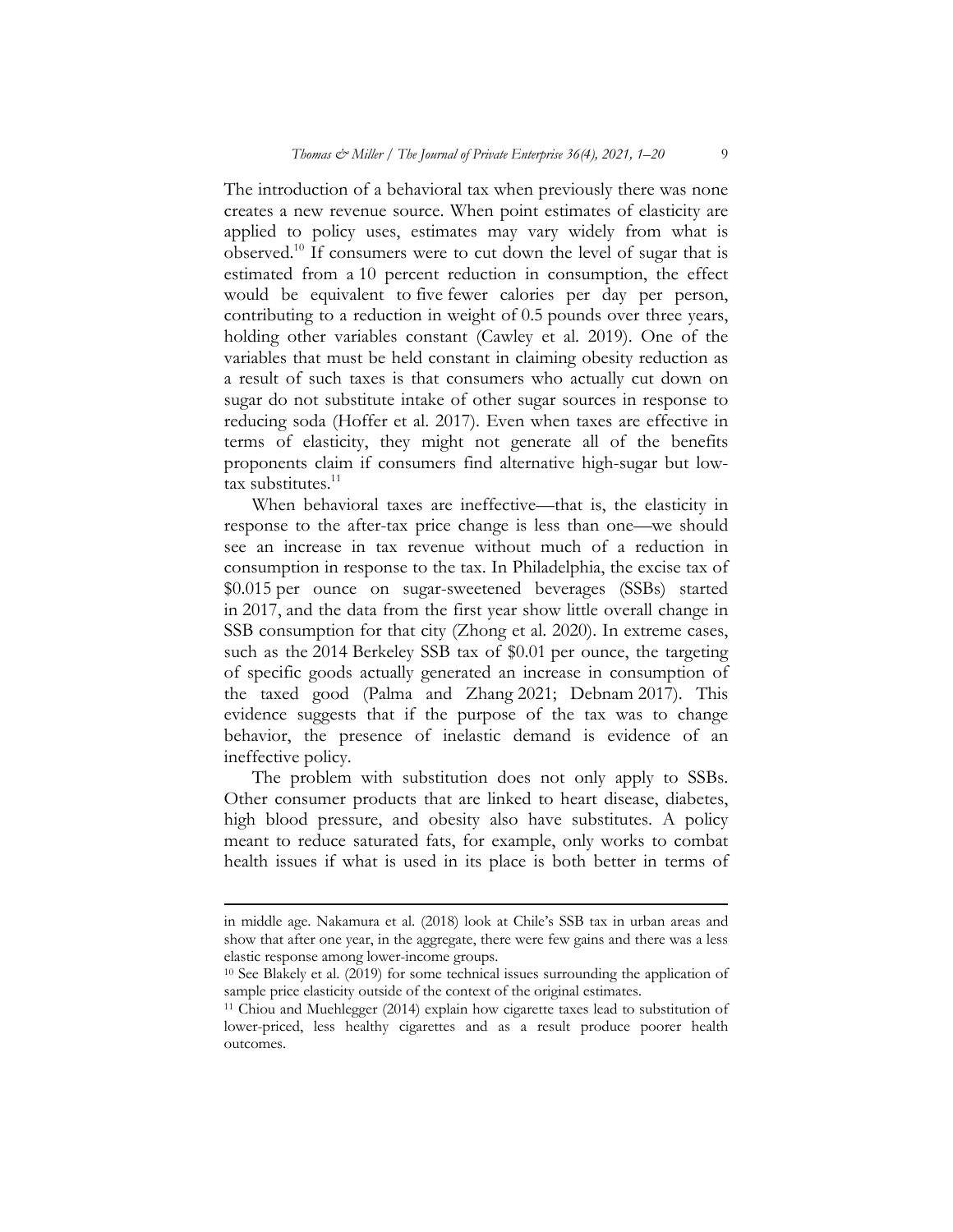10 *Thomas & Miller / The Journal of Private Enterprise 36(4), 2021, 1–20*

health outcomes and itself used in a healthy way. If this policy shifts demand to trans-fatty acids, the long-run effects could be worse. Partially hydrogenated oils were banned in 2015 after decades of Food and Drug Administration policy that shifted demand away from saturated fats (Food and Drug Administration 2018).

It is crucial to distinguish between behavioral policy that is successful in reducing the prevalence of undesirable public health behavior and policy that is ineffective in causing a change, especially among different demographic and income groups. This distinction is the major factor in devising better policy by learning from previous experiments with behavioral taxes. The simple triage tool offered in the next section provides a taxonomy for policymakers.

#### *B. Triage Tool for Evaluating Behavioral Taxes*

In the triage model, the examined tax proposal must be motivated by the discussion of a behavioral concern. Such concerns could include, but are not limited to, public health, such as those related to smoking, sugary and salty foods, alcohol, or vehicle emissions. The stated purpose of the tax has to include reducing the quantity of the activity that is motivating the behavioral tax. There are three outcomes we account for in our diagnostic tool, after policy is introduced:

- a. Effective in the short run: behavior changes; tax revenue is low
- b. Ineffective in the short run: behavior does not change because other substitutes are not found, and tax revenue stays high (failed behavioral policy)
- c. Ineffective in the short run and the long run: behavior does not change and tax revenues stay high (political rent seeking)

In outcome (a), the behavioral tax serves as an indication to the consumer that the good or service has an external cost (or is at least disfavored politically), and the higher after-tax price leads the user to seek substitute goods or services that can replace the main goals consumers sought when they previously purchased that good or service. For rapid change to occur, the consumer has to quickly find an alternative that is close enough to effectively substitute. These substitutes are often not known to the actor before some act of discovery, much less to an expert anticipating the various reactions a group of people affected by the policy might have.

In outcome (b), the ineffectiveness of the policy indicates that something prevented the consumer from finding a close substitute.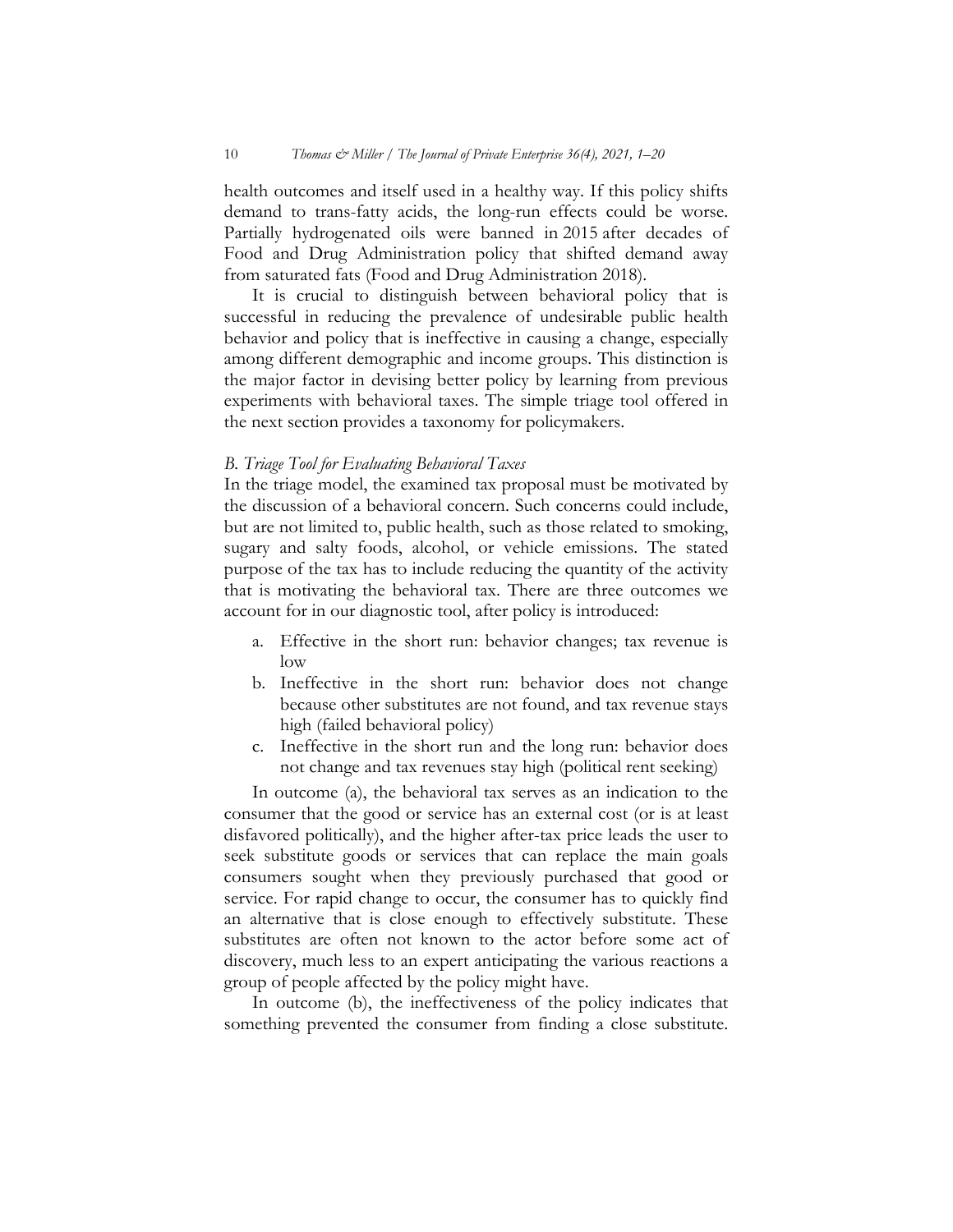The unchanged level of consumption suggests that a different policy is needed to increase behavioral change. Failure to change ineffective policy reveals information about the policy motivation. This acknowledgment of inaction in the face of policy failure is an important step because in order to create effective behavioral tax policy we have to learn to differentiate between behaviorally motivated policy and policy motivated by revenue considerations.

In outcome (c), the ineffectiveness of the behavioral tax is persistent enough to believe that the behavioral motivation always was secondary or opportunistic. Outcome (c) is pure political rent seeking, which is already covered in the existing literature. Alcohol taxes are the classic example of (c) because it is not behaviorally motivated either historically or in its effect on consumption. Alcohol taxes, therefore, should not be considered behavioral taxes.

This straightforward diagnostic tool allows us to identify more quickly where behavioral taxes are changing behavior and to note patterns useful in making more effective policy. In the case of persistent failure to achieve the desired result, policymakers should redesign policy to develop more effective behavioral taxes and learn from both policy failures and successes. The end result of behavioral taxation should not be revenue generation especially because of the potential for policymakers to concentrate economic incidence on underrepresented groups. The more persistent policy failures are over time, the more confident we are in our assessment that public policy that is justified on behavioral grounds is merely revenue seeking. We call this test of persistence the *devil's test*, suggesting that the failure to reform policy in the face of evidence of its failure reveals more about the implicit intentions of policy than it does about the stated objectives (Thomas and Thomas 2020).

## **IV. Some Elements of Long-Term Behavioral Change**

Part of designing good behavioral policy is to observe carefully the related changes in other activities. Preferences are resilient to exogenous shocks such as behavioral taxes, at least in the short run.<sup>12</sup>

<sup>12</sup> Stigler and Becker (1977, p. 82) write, "Mill's 'habits and modes of thought', or his 'maxims and traditions which have descended' in our analysis result from the investment of time and other resources in the accumulation of knowledge about the environment, and of the skills with which to cope with it." The authors discuss the habit-formation factors that characterize individual preferences. Choice is more than the application of incentives to existing preferences that then cause people to adopt new preferences.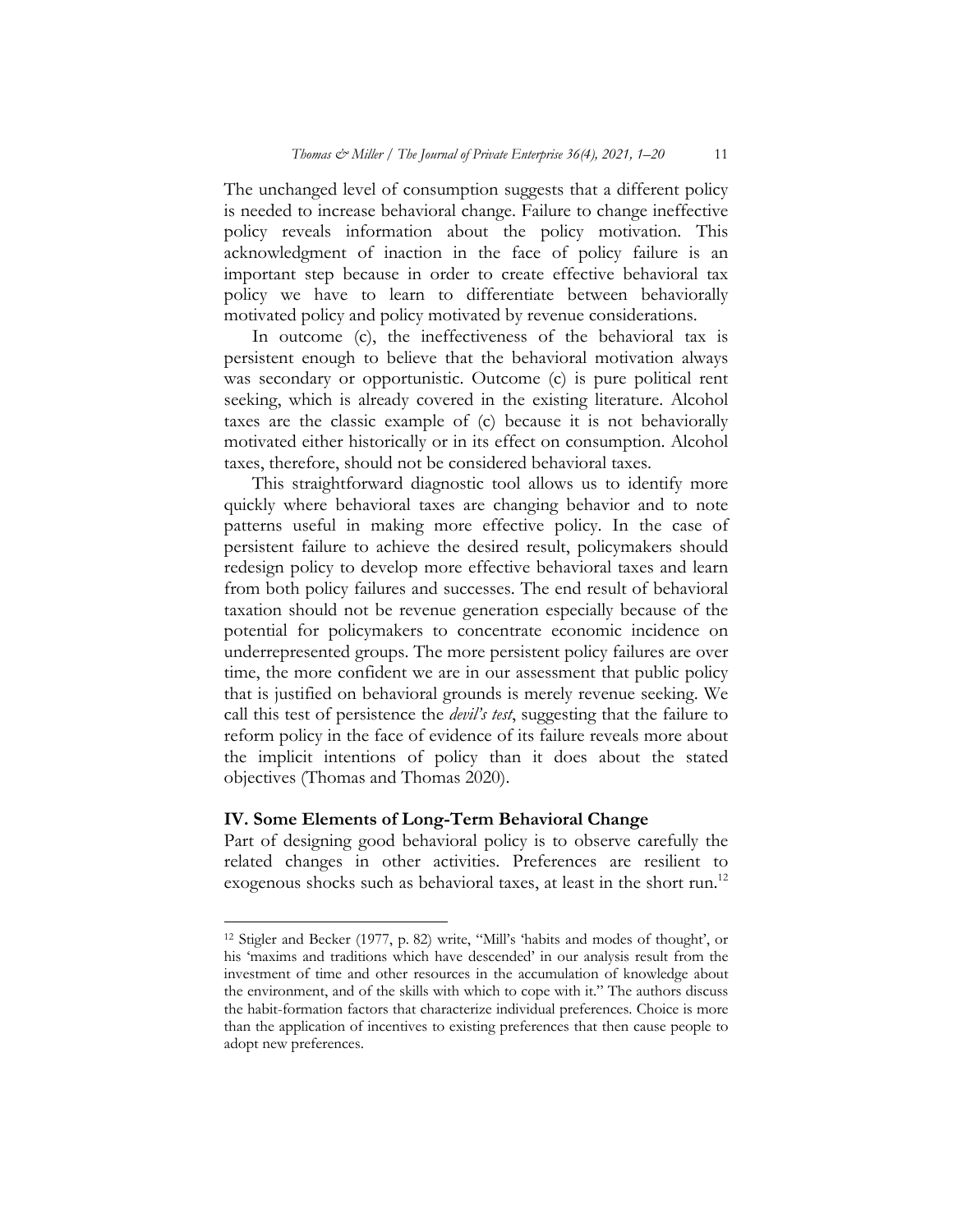In the longer run, preferences might change, which is consistent with the second law of demand. This section explores other sources of longer-term demand change, including how supply chains change, how information about consumer goods changes, and some other sources of changes in habits that occur over time. To be successful, behavioral health policy, for example, must examine the broader systemic factors that make unhealthy food more plentiful, more desirable, and cheaper, including macroeconomic policies such as agricultural subsidies and related transfer programs. In order to change behavior in the long term, behavioral policy more generally must rely on far more than behavioral taxes. The final range of coordinated effort requires a whole suite of policy changes, and the behavioral tax plays at most a small role in lasting change. In this section, food policy is used as a specific example of the influence of behavioral psychology on the literature.

#### *A. Supply Chain*

Supply chain changes are logically prior to long-run behavioral changes in consumer choice. For consumer choice to become healthier, healthier options must be available. When consumers shop in bodegas that sell only fatty, salty, or sugary foods and beverages, they are limited to the available options, all of which stoke the flames of the obesity epidemic. Larson, Story, and Nelson (2009, p. 75) find that "the highest levels of obesity (32%-40%) were observed in census tracts with no supermarkets." One promising turn of events was the incredible growth of Walmart supercenters as sources of very cheap food for many communities that otherwise had few options. Despite having a diversity of food options, from healthy to unhealthy, consumers still opted for unhealthy food. In fact, the lower prices might result in more consumption as obesity rates rise with the dispersion of Walmart superstores (Courtemanche and Carden 2011). This is an important example because the addition of a supercenter provides access to a much wider range of food items than was available previously, essentially eliminating many dreaded food deserts.

The evidence of the effect of greater availability of options is that changing the supply side is a necessary but not a sufficient condition. Not only do preferences have to change, but preferences reveal much more systematic problems of consumer demand for unhealthy food. In the presence of more Walmart supercenters, obesity does rise. Courtemanche and Carden (2011) do point out, however, that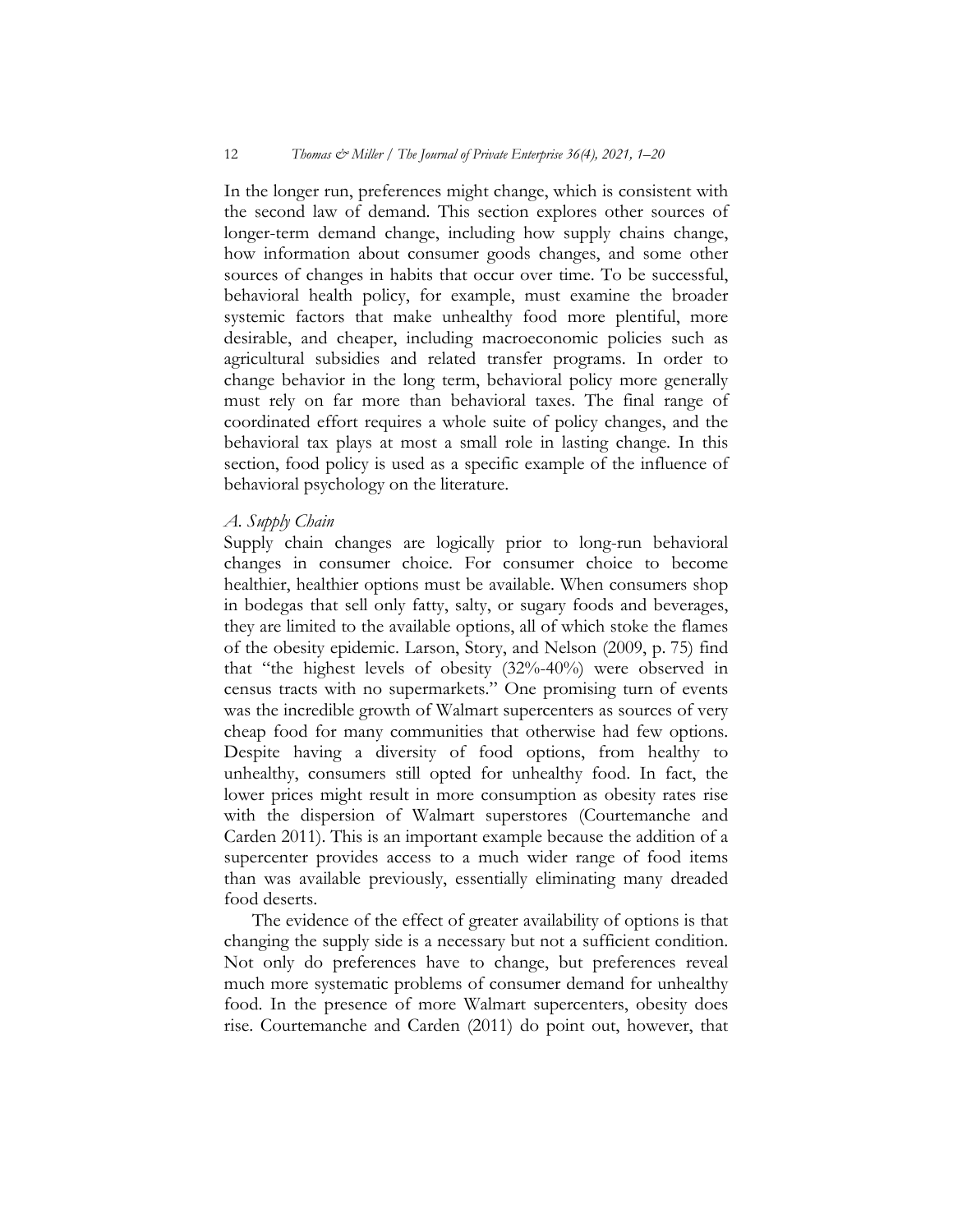the associated savings on grocery bills are larger than any estimate of health care costs that would result from changes in diet, offering some optimism.

The literature has struggled with determining why lower-income neighborhoods have higher rates of obesity. The idea of food deserts gained some popularity as a critique of the systematic absence of grocery stores in certain urban areas where the lowest-incomequintile consumers live. The flip side of this problem is labeled food swamps (Cooksey-Stowers et al. 2017). A food desert is a place where healthy food is scarce, while a food swamp is a place where unhealthy food is plentiful. This distinction is useful in describing some of the longer-term demand issues that have to be addressed before behavioral taxes alone can address public health issues around unhealthy consumption. Courtemanche et al. (2018) show that both household and child food security improve when Walmart superstores expand (a proxy for an improved supply chain). A preference for food security over food quality helps tell part of the story of consumer priorities. The institutions that contribute to healthy habit formation might develop over time but only once food security is no longer an issue. Next, we look at what influences this habit formation.

#### *B. Habit Formation*

Even if changes are made to supply chains, consumer habits will lag. Habits are learned over time. In their paper, Stigler and Becker (1977, p. 82) mention the process by which habits emerge. Their presentation anticipates how behavioral psychology following Tversky and Kahneman (1974) will be incorporated into economics, especially in the role of writing policy. Stigler and Becker (1977, p. 89) mention fashion, advertising, and addiction and suggest that habits—for example, musical taste—are cultivated and then become a source of consumer preferences expressed through relative demand inelasticity. The role that habits play in identity formation acts as a constraint on the increase in elasticity of consumer demand over time. Consumers will be slow to substitute unless their habits change, because habit change occurs prior to preference change. In the behavioral literature, the rigidity in mental models is denoted by the term *heuristics*. <sup>13</sup> Economists examining the causes of nutritional

<sup>13</sup> Heuristics are the mental models that people use to inform choice. Individual choices use intuitive heuristics (precognitive choices over frameworks). Public health models use the term "heuristics" as a term of art for engineered choice.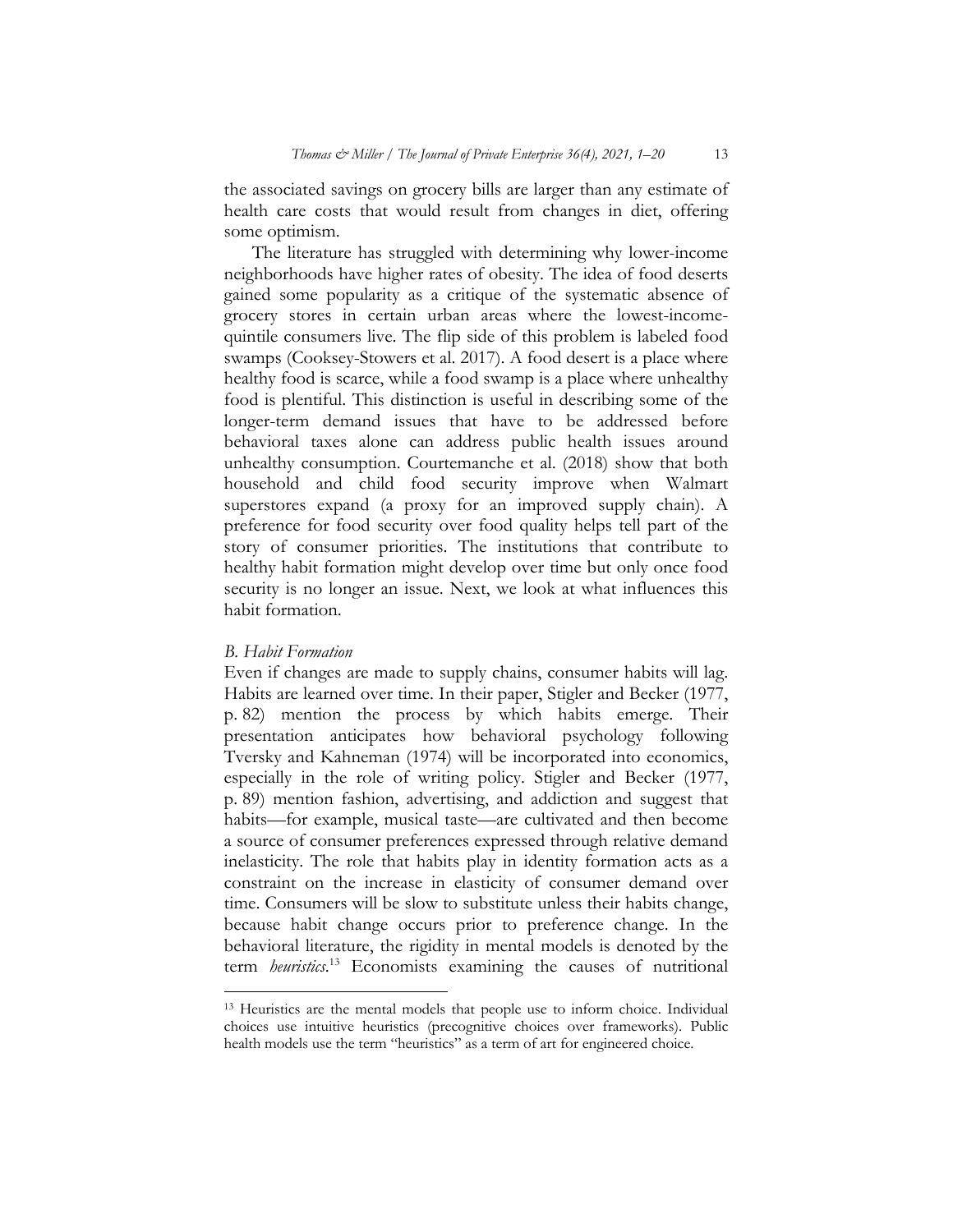inequality have found evidence of habits' impact on consumer choice; for example, differences in health outcomes result from differences in demand as opposed to differences in neighborhood environment (Allcott et al., 2019). Allcott et al. make it apparent that habit formation most often does not result from the inability of lowincome households to acquire the same foods at the same prices as high-income households.<sup>14</sup> Instead, the disparity in health outcomes we observe results simply from preferences and habits, and this pushes back against policies that simply focus on improving supply chains for healthy food items. Once more, habit formation is a necessary component of actuating effective and long-term change.

One of the key insights of behavioral psychology, however, is that habits are slow to change. Inertia creates a role for expert paternalism, which attempts to substitute expert heuristics for the uninformed heuristics of the typical consumer. Formal attempts to change heuristics are now a major part of legal and structural political reform (Sunstein 2011). In his book *Thinking Fast and Thinking Slow*, Daniel Kahneman (2011) describes this process by referencing two levels of reasoning. Fast thinking relies on shortcuts for understanding the world, or heuristics. If, for example, I believe that orange juice is healthier for me than Mountain Dew soda, I might simply drink more juice and just assume that my health will improve. The choice between the options is determined by a precognitive commitment to viewing soda as bad and juice as good. At a higher level of analysis, a better way to differentiate between the two options might be to compare sugar content, and especially to consider other alternatives, such as water, when formulating deliberate choice.

Fast thinking, therefore, is associated with common mistakes that individuals make in public health. By leveraging expert versions of slow thinking, choices can be reframed to present healthier options. This is unlikely to occur at the individual level since it requires an intensive commitment to considering complex issues. Expertinformed policy aims to improve the choice set. Public health officials have rightly latched onto the ample descriptive quality of behavioral psychology, but description is not always a good input for prescription. It is important not to jump between description and prescription too readily. Policy makers' knowledge that a healthier

<sup>14</sup> The researchers discovered that roughly 90 percent of nutritional inequality between high- and low-income households simply results from demand, while the remaining 10 percent is due to differences in exposure to foods and prices between the demographics.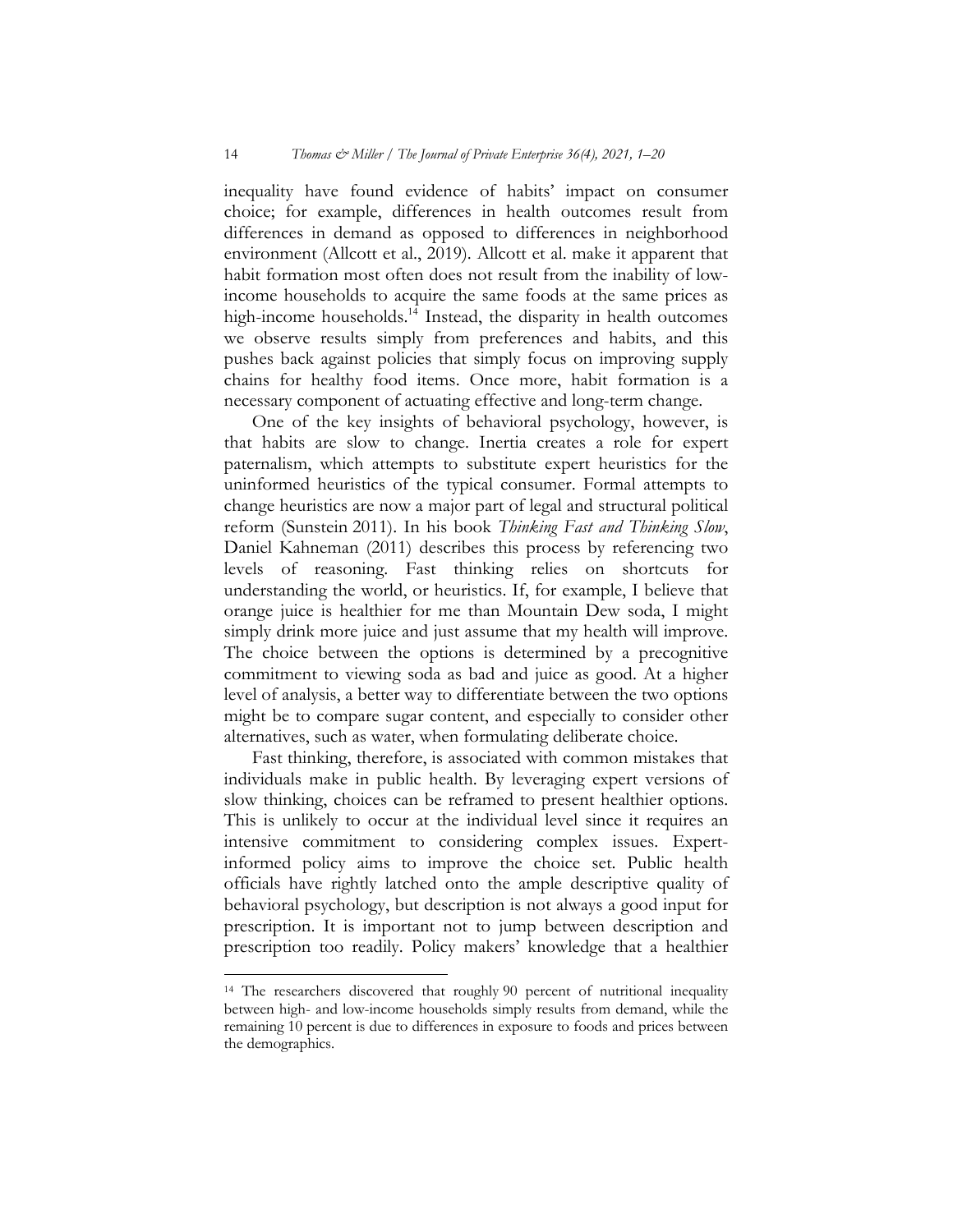alternative exists is not the same thing as the practical knowledge of how to create individual behavior change.

#### *C. Information: Food Labeling to Influence Choice*

Ideally, once the supply chain and habits have been influenced, food labeling can help consumers make healthier choices. The way food labels change behavior is to provide more information. If consumers want to be healthier but cannot afford the time to investigate, lowcost clear information will dramatically improve choice. To this end, food labeling aims to provide consumers better information about what is and what is not healthy. By labeling the amount of sugar in orange juice, consumers might make better choices about where their calories are coming from. Food-labeling legislation was first introduced in the United States in 1973 and has been updated many times since (Golan et al. 2001, p. 122). Each time, the information has been refined in terms of clarity and scope of information (Mayne and Spungen 2017).

Food labeling is of limited success in changing behavior, generally. This has resulted in calls for better food labeling to make it clearer to consumers which foods are consistent with healthy choices. One proposal is the "traffic light" system for food labels (Scrinis and Parker 2016). A food with a green label is healthy. One with yellow or red components is significantly less healthy in the areas highlighted for concern. While food labeling should increase information, the persistence of unhealthy eating despite these interventions has led some to advocate more dramatic interventions including restricting certain types of food based on objectionable content per serving. When, despite more information about available substitutes, the demand for unhealthy food remains inelastic, consumers are revealing that they do not consider the alternatives to be close substitutes.

#### *D. Other Methods for Changing Demand*

Even after supply chains, habits, and information have changed, demand for unhealthy food may still persist. Some have suggested that the use of fear is necessary to motivate change in habits. Batchelder and Matusitz (2014) invoke an Extended Parallel Process Model (EPPM) designed in the 1990s by Kim Witte that relies on fear of possible outcomes of unhealthy habits to impact long-term demand change. The greatest success of this approach might be the use of smoking ads over the span of decades to create an association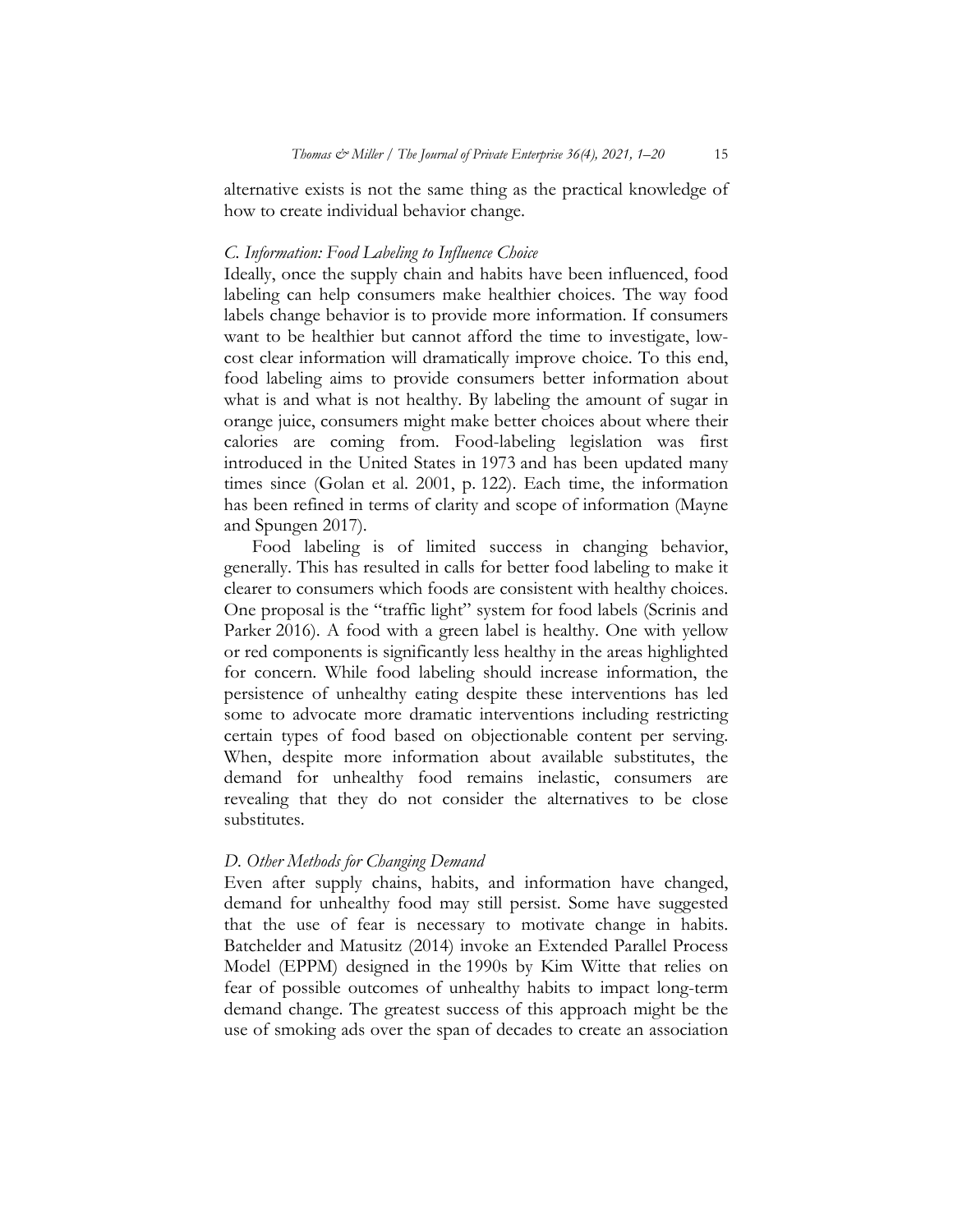between smoking and its likely negative health outcomes and thereby reduce the demand for tobacco products. Batchelder and Matusitz (p. 462) suggest that fear of later negative health outcomes is an important factor in changing habits and increasing the effectiveness of campaigns such as Michelle Obama's "Let's Move" campaign. This campaign famously integrated the use of better school lunches with a new exercise campaign and the EPPM to send simultaneous messages through multiple channels about healthy behavior and the consequences of unhealthy behavior.

This is best described as the use of coordinated propaganda in public health campaigns. It is justified by comparison to the use of advertising by marketers of the unhealthy food (Batchelder and Matusitz 2014, p. 468). The presumption here is that commercial sources of information have a net tendency and even an incentive to direct consumers to unhealthy consumption patterns. More likely, commercial interests simply take advantage of existing unhealthy habits by giving people more of what they want at ever-lower resource cost. There is no reason, were demand to change, that cheaper and healthier options would not be made available through this same commercial process. Regardless, the use of ever-morecoordinated media messaging to push a healthy lifestyle is confirmed through the experience of past public health campaigns such as the antismoking campaign. This should be compared to less successful messages such as Drug Abuse Resistance Education (DARE), among other public health campaigns.

Cooksey-Stowers et al. (2017) suggest that the obesity problem is bad enough that a zoning requirement barring fast food establishments within three kilometers of any low-income housing would be warranted. This seems rather extreme, but in fitting with the goals of behavioral change, these are the kinds of policy extremes likely to achieve the intended result. Ultimately, acknowledging that these public health goals require dramatic interventions emphasizes the likelihood that demand will remain inelastic for a wide variety of consumer products in the longer term and suggests taxes alone would never be enough to change behavior.

## **V. Conclusion**

The practical advice for those seeking to use behavioral taxes to influence public health is to note where the conditions prevail to induce medium- and longer-term increases in elasticity of demand through substituting alternative goods and services. In order for this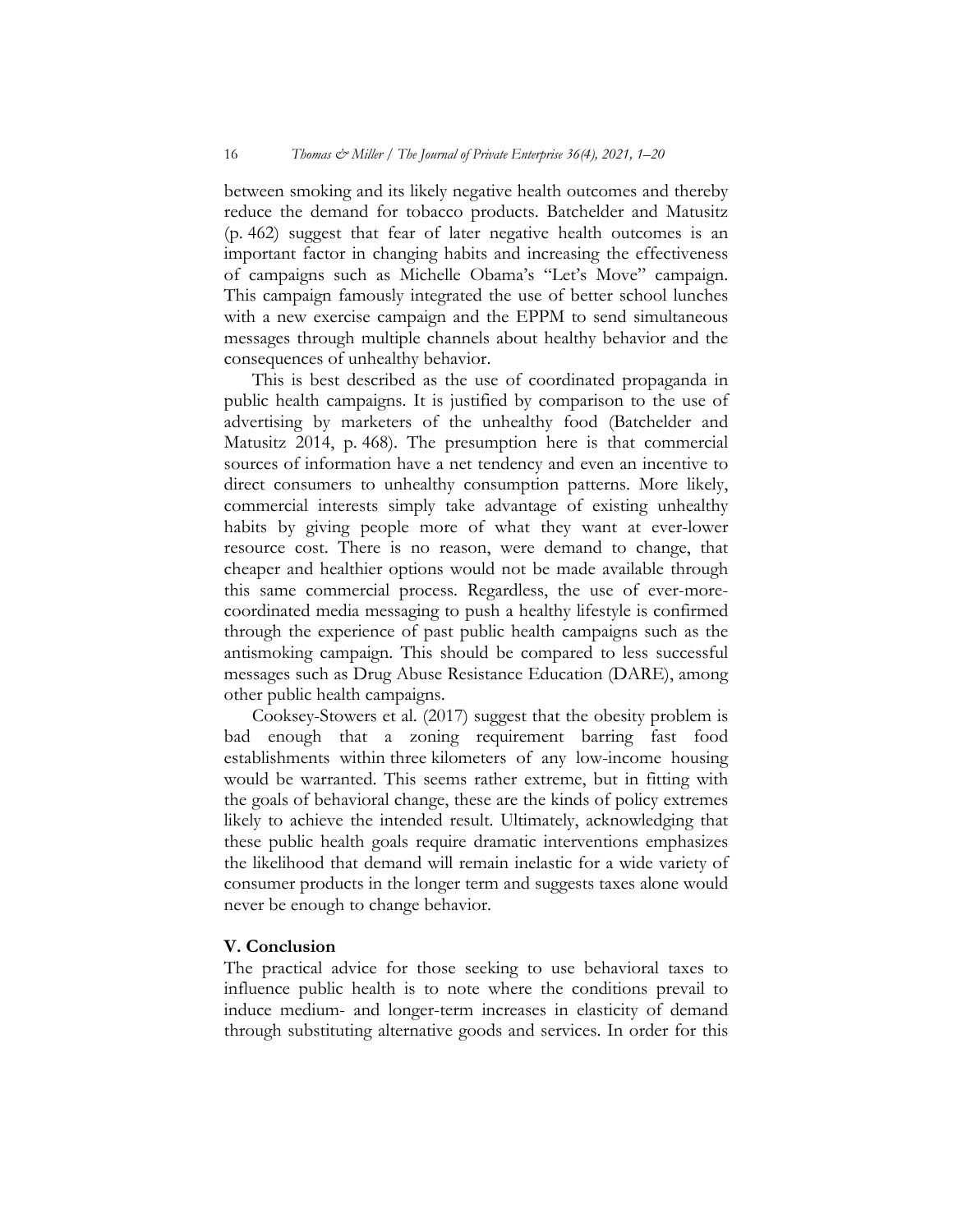to happen, individual consumers must discover available consumption alternatives. When switching does not occur, policymakers should review their use of behavioral taxation. Excise taxation to modify behavior assumes that consumers are facing an information problem and need prompting to switch to alternative goods and services. This is usually not enough to explain inelastic demand. Policymakers cannot simply assume that behavioral taxes will be effective, without looking at elasticity over time. The factors influencing substitution reflect determinants of preferences and therefore consumer demand. Given the revenue-seeking critique, there is a high likelihood that behavioral justifications will be used to pass taxes that would not pass without the cover behavioral justifications provide. This concern over opportunism emphasizes the tendency for middle-income preferences to be satisfied while the tax burden falls mainly on those in the lowest income quintile. As a result of this analysis, policymakers should be highly critical of efforts to use taxes to change behavior.

#### **References**

- Allcott, Hunt, Rebecca Diamond, Jean-Pierre Dubé, Jessie Handbury, Ilya Rahkovsky, and Molly Schnell. 2019. "Food Deserts and the Causes of Nutritional Inequality." *Quarterly Journal of Economics* 134 (4): 1793–844.
- Allcott, Hunt, Benjamin B. Lockwood, and Dmitry Taubinsky. 2019. "Regressive Sin Taxes, with an Application to the Optimal Soda Tax." *Quarterly Journal of Economics* 134, no. 3: 1557–626.
- Bagchi, Shantanu, and James Feigenbaum. 2014. "Is Smoking a Fiscal Good?" *Review of Economic Dynamics* 17 (1): 170–90.
- Batchelder, Alicia, and Jonathan Matusitz. 2014. "'Let's Move' Campaign: Applying the Extended Parallel Process Model." *Social Work in Public Health* 29 (5): 462– 72.
- Blakely, Tony, Nhung Nghiem, Murat Genc, Anja Mizdrak, Linda Cobiac, Cliona Ni Mhurchu, Boyd Swinburn, Peter Scarborough, and Christine Cleghorn. 2020. "Modelling the Health Impact of Food Taxes and Subsidies with Price Elasticities: The Case for Additional Scaling of Food Consumption Using the Total Food Expenditure Elasticity" *PLoS One* 15 (3): e0230506.
- Chiou, Lesley, and Erich Muehlegger. 2014. "Consumer Response to Cigarette Excise Tax Changes." *National Tax Journal* 67 (3): 621–50.
- Congdon, William J., Jeffrey R. Kling, and Sendhil Mullainathan. 2009. "Behavioral Economics and Tax Policy." *National Tax Journal* 62 (3): 375–86.
- Cooksey-Stowers, Kristen, Marlene B. Schwartz, and Kelly D. Brownell. 2017. "Food Swamps Predict Obesity Rates Better than Food Deserts in the United States." *International Journal of Environmental Research and Public Health* 14 (11): 1366.
- Courtemanche, Charles, and Art Carden. 2011. "Supersizing Supercenters? The Impact of Walmart Supercenters on Body Mass Index and Obesity." *Journal of Urban Economics* 69 (2): 165–81.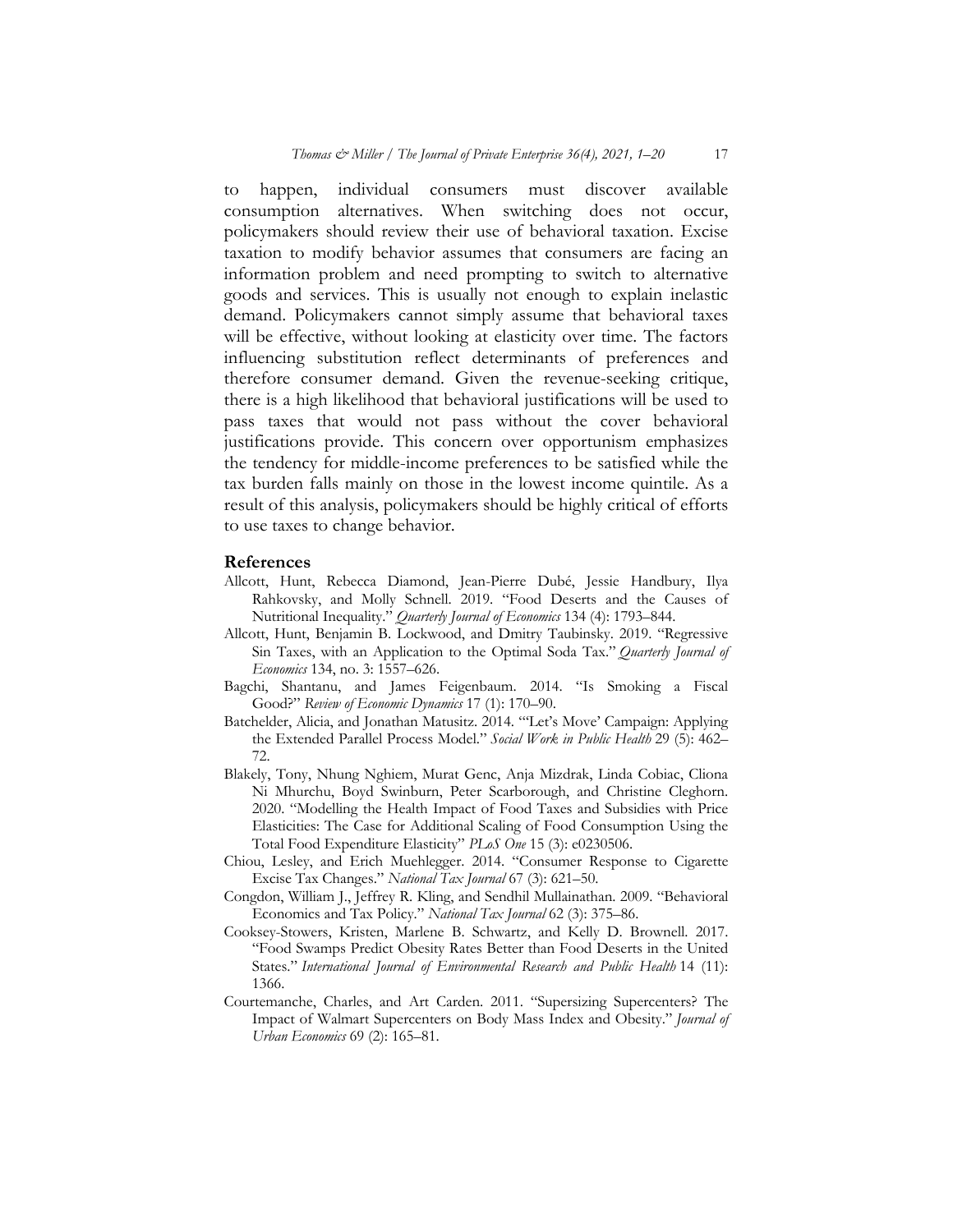- Courtemanche, Charles, Art Carden, Xilin Zhou, and Murugi Ndirangu. 2019. "Do Walmart Supercenters Improve Food Security?" *Applied Economic Perspectives and Policy* 41 (2): 177–98.
- Cawley, John, David Frisvold, Anna Hill, and David Jones. 2019. "The Impact of the Philadelphia Beverage Tax on Purchases and Consumption by Adults and Children." *Journal of Health Economics* 67:102225.
- Cawley, John, David Frisvold, and David Jones. 2019. "The Impact of Sugar-Sweetened Beverage Taxes on Purchases: Evidence from Four City-Level Taxes in the U.S." NBER Working Paper 26393.
- Debnam, Jakina. 2017. "Selection Effects and Heterogeneous Demand Responses to the Berkeley Soda Tax Vote." *American Journal of Agricultural Economics* 99 (5): 1172–87.
- Food and Drug Administration. 2018. *Final Determination regarding Partially Hydrogenated Oils (Removing Trans Fat)*. Washington, DC: Food and Drug Administration.
- Golan, Elise, Fred Kuchler, Lorraine Mitchell, Cathy Greene, and Amber Jessup. 2001. "Economics of Food Labeling." *Journal of Consumer Policy* 24, no. 2: 117– 84.
- Gruber, Jon, and Emmanuel Saez. 2002. "The Elasticity of Taxable Income: Evidence and Implications." *Journal of Public Economics* 84, no. 1: 1–32.
- Head, John G. 1966. "On Merit Goods." *FinanzArchiv / Public Finance Analysis New Series* 25 (1): 1–29.
- Hoffer, Adam, Rejeana Gvillo, William Shughart, and Michael Thomas. 2017. "Income-Expenditure Elasticities of Less-Healthy Consumption Goods." *Journal of Entrepreneurship and Public Policy* 6, no. 1: 127–48.
- Hoffer, Adam, William F. Shughart, and Michael D. Thomas. 2014. "Sin Taxes and Sindustry: Revenue, Paternalism, and Political Interest" *Independent Review* 19  $(1): 47 - 64.$
- Holcombe, R. G. 2002. "The Ramsey Rule Reconsidered." *Public Finance Review* 30, no. 6: 562–78.
- Kahneman, Daniel. 2011. *Thinking, Fast and Slow*. New York: Farrar, Straus, and Giroux.
- Larson, Nicole I., Mary T. Story, and Melissa C. Nelson. 2009. "Neighborhood Environments: Disparities in Access to Health Foods in the US." *American Journal of Preventive Medicine* 36, no. 1: 74–81.
- Lipsey, R. G., and Kelvin Lancaster. 1956. "The General Theory of Second Best." *Review of Economic Studies* 24, no. 1: 11–32.
- Maxwell, Scott, Michael Lau, and George Howard. 2015. "Is Psychology Suffering from a Replication Crisis? What Does 'Failure to Replicate' Really Mean?" *American Psychologist* 70, no. 6: 487–98.
- Mayne, Susan T., and Judith H. Spungen. 2017. "The US Food and Drug Administration's Role in Improving Nutrition: Labeling and Other Authorities." *Journal of Food Composition and Analysis* 64, no. 1: 5–9.
- McConnell, Allan. 2015. "What Is Policy Failure? A Primer to Help Navigate the Maze." *Public Policy and Administration* 30, no. 3–4: 221–42.
- Muhammad, Andrew, Birgit Meade, David R. Marquardt, and Dariush Mozaffarian. 2019. "Global Patterns in Price Elasticities of Sugar-Sweetened Beverage Intake and Potential Effectiveness of Tax Policy: A Cross-Sectional Study of 164 Countries by Sex, Age and Global-Income Decile" *BJM Open*, 9(8).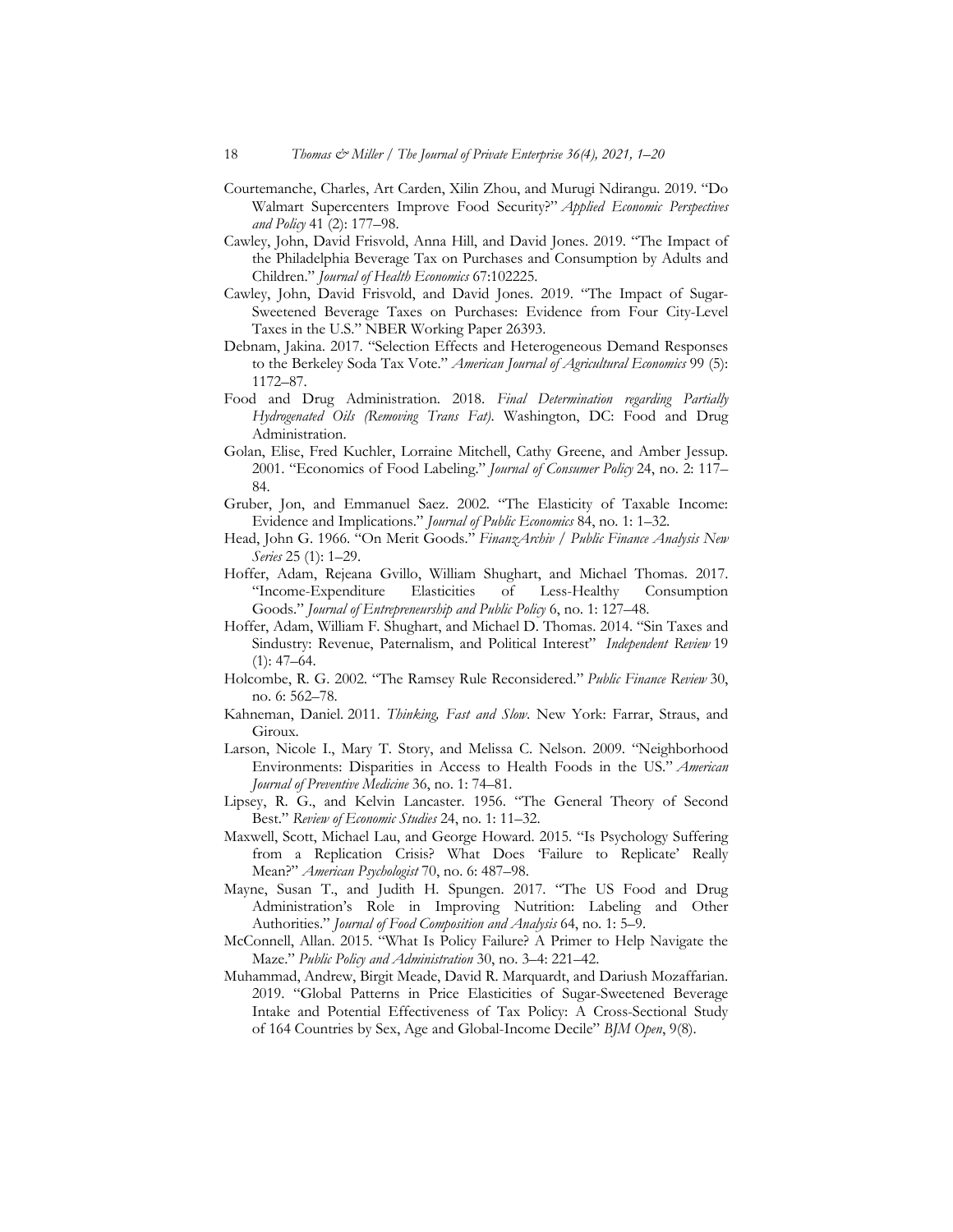- Mrázová, Monika, and J. Peter Neary. 2017. "Not So Demanding: Demand Structure and Firm Behavior." *American Economic Review* 107, no. 12: 3835–74.
- Nakamura, Ryota, Andrew J. Mirelman, Cristóbal Cuadrado, Nicolas Silva-Illanes, Jocelyn Dunstan, and Marc Suhrcke. 2018. "Evaluating the 2014 Sugar-Sweetened Beverage Tax in Chile: An Observational Study in Urban Areas." *PLoS Medicine* 15, no. 7: e1002596.
- Palma, Marco A., and Yinjunjie Zhang. 2021. "Revisiting Sugar Taxes and Sugary Drink Consumption: Evidence from the Random-Coefficient Demand Model." *Journal of Agricultural and Resource Economics* 46, no. 1: 37–55.
- Pesko, Michael F., Charles J. Courtemanche, and Johanna Catherine Maclean. 2020. "The Effects of Traditional Cigarette and E-cigarette Tax Rates on Adult Tobacco Product Use." *Journal of Risk and Uncertainty* 60, no. 3: 229–58.
- Resnick, Brian, and Julia Belluz. 2018. "A Top Cornell Food Researcher Has Had 15 Studies Retracted. That's a Lot." *Vox*, October 24.
- Saffer, Henry, Daniel Dench, Michael Grossman, and Dhaval Dave. 2020. "Ecigarettes and Adult Smoking: Evidence from Minnesota." *Journal of Risk and Uncertainty* 60, no. 3: 207–28.
- Schubert, Christian. 2017. "Exploring the (Behavioural) Political Economy of Nudging." *Journal of Institutional Economics* 13, no. 3: 499–522.
- Scrinis, Gyorgy, and Christine Parker. 2016. "Front-of-Pack Labeling and the Politics of Nutritional Nudges." *Law & Policy* 38, no. 3: 234–49.
- Shrout, Patrick E., and Joseph L. Rodgers. 2018. "Psychology, Science, and Knowledge Construction: Broadening Perspectives from the Replication Crisis." *Annual Review of Psychology* 69, no. 1: 487–510.
- Stigler, George J. 1970. "Director's Law of Public Income Redistribution." *Journal of Law & Economics* 13, no. 1: 1–10.
- Stigler, George J., and Gary S. Becker. 1977. "De Gustibus Non Est Disputandum." *American Economic Review* 67, no. 2: 76–90.
- Strassheim, Holger. 2020. "De-biasing Democracy. Behavioural Public Policy and the Post-democratic Turn." *Democratization* 27, no. 3: 461–76.
- Sunstein, Cass R. 2011. "Empirically Informed Regulation." *University of Chicago Law Review* 78, no. 4: 1349–429.
- Teng, Andrea M., Amanda C. Jones, Anja Mizdrak, Louise Signal, Murat Genç, and Nick Wilson. 2019. "Impact of Sugar-Sweetened Beverage Taxes on Purchases and Dietary Intake: Systematic Review and Meta-analysis." *Obesity Reviews* 20, no. 9: 1187–2104.
- Thiele, Silke, and Jutta Roosen. 2018. "Obesity, Fat Taxes and Their Effects on Consumers: A Legal-Economic Perspective." In *Regulating and Managing Food Safety in the EU*, ed. Harry Bremmers and Kai Burnhagen. Springer.
- Thomas, Diana W. 2019. "Regressive Effects of Regulation." *Public Choice* 180, no. 1-2: 1–10.
- Thomas, Diana W., and Michael D. Thomas. 2020. "Behavioral Symmetry, Rent Seeking, and the Republic of Science." *Public Choice* 183, no. 3–4: 443–59.
- Thomas, Michael D. 2019. "Reapplying Behavioral Symmetry: Public Choice and Choice Architecture." *Public Choice* 180, no. 1–2: 11–25.
- Tversky, Amos, and Daniel Kahneman. 1974. "Judgment under Uncertainty: Heuristics and Biases: Biases in Judgments Reveal Some Heuristics of Thinking under Uncertainty." *Science* 185, no. 4157: 1124–31.